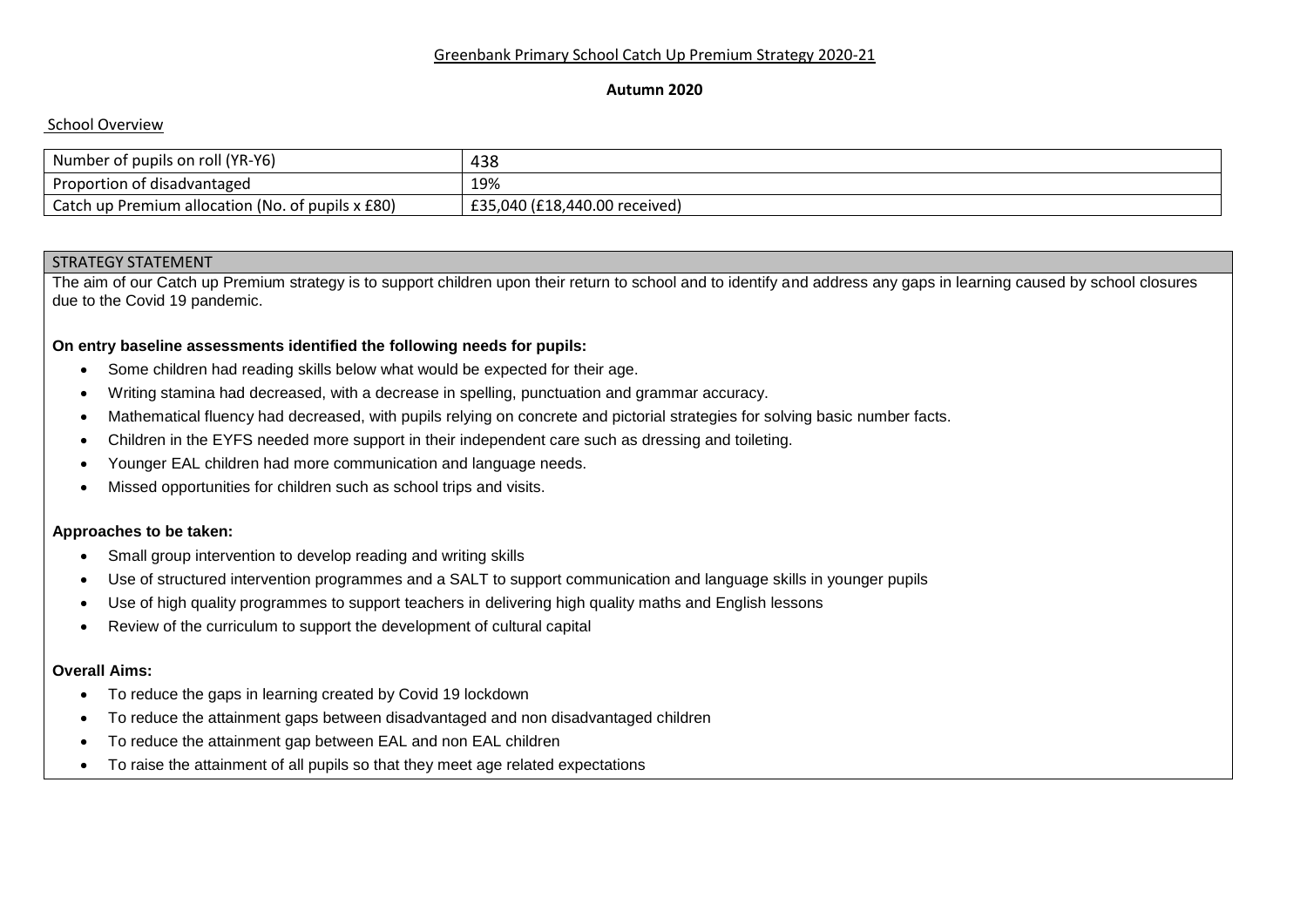The DFE Covid Catch Up Premium documents [\(https://www.gov.uk/government/publications/catch-up-premium-coronavirus-covid-19\)](https://www.gov.uk/government/publications/catch-up-premium-coronavirus-covid-19) and EEF documents [\(https://educationendowmentfoundation.org.uk/covid-19-resources/national-tutoring-programme/covid-19-support-guide-for-schools/\)](https://educationendowmentfoundation.org.uk/covid-19-resources/national-tutoring-programme/covid-19-support-guide-for-schools/) have been used to identify the most effective way to support pupils and spend the Catch Up Premium money.

# Planned Expenditure

| 1. Quality of teaching for all                              |                                                                                                                                                                                                                 |                                                                                                                                                                                                                                                                            |                                                                                                                                                                                                                                                                                                                                    |                                                                                                                                        |                   |
|-------------------------------------------------------------|-----------------------------------------------------------------------------------------------------------------------------------------------------------------------------------------------------------------|----------------------------------------------------------------------------------------------------------------------------------------------------------------------------------------------------------------------------------------------------------------------------|------------------------------------------------------------------------------------------------------------------------------------------------------------------------------------------------------------------------------------------------------------------------------------------------------------------------------------|----------------------------------------------------------------------------------------------------------------------------------------|-------------------|
| <b>Action</b>                                               | <b>Intended Outcome</b>                                                                                                                                                                                         | Rationale                                                                                                                                                                                                                                                                  | How will it be<br>achieved?                                                                                                                                                                                                                                                                                                        | <b>Monitoring/Responsibility</b>                                                                                                       | Impact for pupils |
| High quality for<br>teaching for all                        | All pupils to receive<br>high quality teaching in<br>every lesson                                                                                                                                               | • Address any gaps in<br>learning created by the<br>Covid 19 pandemic<br>• Use of high quality<br>learning materials for<br>English and Maths to ensure<br>high expectations and<br>consistency in delivery<br>across the school<br>• Recap previous learning<br>regularly | • Use of Read to Write<br>and Mathematics<br>Mastery programmes<br>to support planning<br>• Use basic skills<br>weeks to recap<br>grammar, spelling and<br>punctuation rules<br>• Daily maths<br>meetings to recap<br>mathematical<br>concepts and to<br>develop fluency<br>• LSAs to be deployed<br>to support pupils in<br>class | • SLT to do learning<br>walks/observations<br>• LK/KR to monitor<br>teaching of English and<br>Maths                                   |                   |
| Effective<br>baseline<br>assessments                        | Staff will have a good<br>knowledge of children<br>in their classes and be<br>aware of any gaps or<br>barriers to learning                                                                                      | • Specific gaps to be<br>identified so that targeted<br>support can be put in place                                                                                                                                                                                        | • Standardised NFER<br>baseline assessments                                                                                                                                                                                                                                                                                        | • Class teachers to<br>administer assessments<br>• LK to analyse NFER<br>assessments                                                   |                   |
| Robust plan for<br>remote<br>learning to be<br>put in place | Pupils and families to be<br>aware of what systems<br>will be used to deliver<br>online learning in the<br>event of further school<br>closures.<br>School to have up to<br>date e-mail address for<br>families. | • Pupils and<br>carers/guardians to be<br>familiar with the online<br>systems being used to<br>deliver online learning<br>before any school closures<br>to allow for a smooth<br>transition and to limit any<br>loss of learning time                                      | • Introduce Seesaw,<br>implement the use for<br>homework to allow<br>pupil and staff to<br>become familiar with<br>how to use it<br>• Staff training to be<br>delivered on online                                                                                                                                                  | • Class teachers to<br>implement Seesaw use for<br>homework<br>$\bullet$ SLT<br>• Office staff to collect<br>email address information |                   |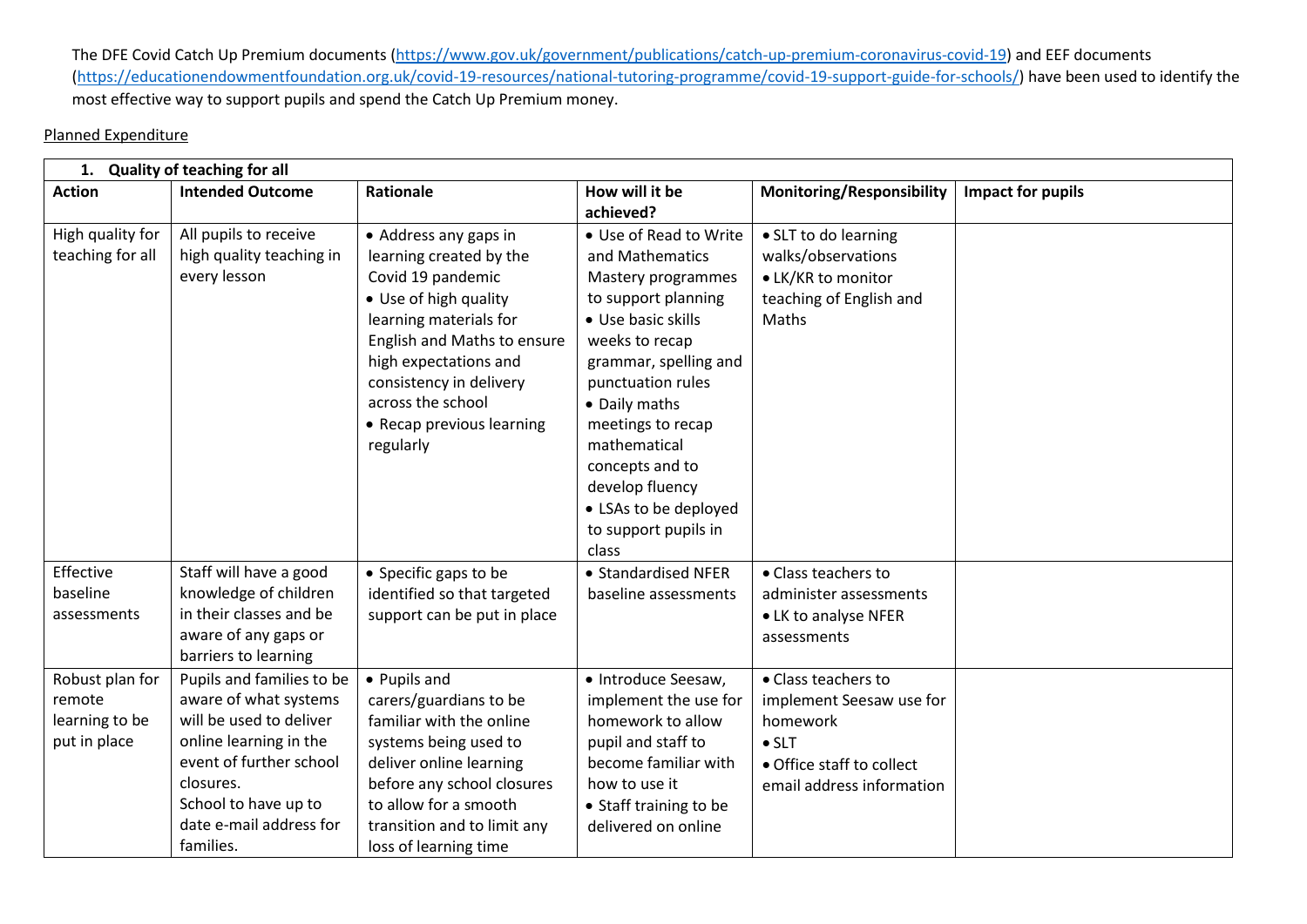|                        |                          | • Staff to audit families     | conferencing systems    |                                  |                          |
|------------------------|--------------------------|-------------------------------|-------------------------|----------------------------------|--------------------------|
|                        |                          | access to technology          | such as Zoom            |                                  |                          |
| <b>Estimated cost:</b> |                          |                               |                         |                                  | £10,000                  |
| 2. Targeted support    |                          |                               |                         |                                  |                          |
| <b>Action</b>          | <b>Intended Outcome</b>  | Rationale                     | How will it be          | <b>Monitoring/Responsibility</b> | <b>Impact for pupils</b> |
|                        |                          |                               | achieved?               |                                  |                          |
| One to one and         | Pupils most in need will | • Children will receive       | • NFER and baseline     | • AVB and JW to lead             |                          |
| small group            | receive one to one and   | targeted, swift support to    | assessments to be       | phonics/reading groups           |                          |
| intervention for       | small group support      | help close any gaps in        | used to identify the    | • Phase leaders to               |                          |
| phonics and            | from a specialist        | learning before they          | pupils most in need     | monitor who is accessing         |                          |
| reading                | intervention teacher.    | deepen.                       | • Specialist            | interventions and their          |                          |
|                        |                          | • Support in reading will     | intervention teachers   | impact                           |                          |
|                        |                          | allow children to access      | to deliver structured   |                                  |                          |
|                        |                          | other areas of the            | sessions to small       |                                  |                          |
|                        |                          | curriculum                    | groups 3-4 times a      |                                  |                          |
|                        |                          |                               | week for phonics and    |                                  |                          |
|                        |                          |                               | reading                 |                                  |                          |
|                        |                          |                               | • SEND pupils to        |                                  |                          |
|                        |                          |                               | receive a personalised  |                                  |                          |
|                        |                          |                               | curriculum to meet      |                                  |                          |
|                        |                          |                               | individual needs        |                                  |                          |
|                        |                          |                               | • LSAs to lead          |                                  |                          |
|                        |                          |                               | additional phonics      |                                  |                          |
|                        |                          |                               | groups and do daily     |                                  |                          |
|                        |                          |                               | reading with            |                                  |                          |
|                        |                          |                               | vulnerable children     |                                  |                          |
| Movement of            | Pupils in Key Stage 1    | • Children will be able to be | • 2 HLTAs to be         | • Class teachers to work         |                          |
| <b>HLTAs to</b>        | will receive additional  | taught in smaller groups and  | moved from Early        | with HLTAs to discuss the        |                          |
| provide                | support from             | have activities targeted to   | Years to Key Stage 1    | needs of the children and        |                          |
| additional             | experienced and highly   | their specific needs          | • HLTAs will be taking  | what support they can            |                          |
| support in Key         | trained HLTAs.           |                               | small groups to         | provide                          |                          |
| Stage 1                |                          |                               | deliver targeted        | • Phase leaders/SLT to           |                          |
|                        |                          |                               | instruction to children | monitor groups being             |                          |
|                        |                          |                               | to meet their needs     | taken and their impact           |                          |
| Communication          | Pupils to receive        | • By supporting children's    | • Structured            | • EYFS staff to deliver          |                          |
| and language           | support to aid their     | language development, they    | programmes such as      | interventions                    |                          |
| support for            | understanding and use    | will be able to access the    | the Nuffield Early      | • Weekly visits by the           |                          |
| pupils                 | of English language      | curriculum, communicate       | Language                | schools network SALT             |                          |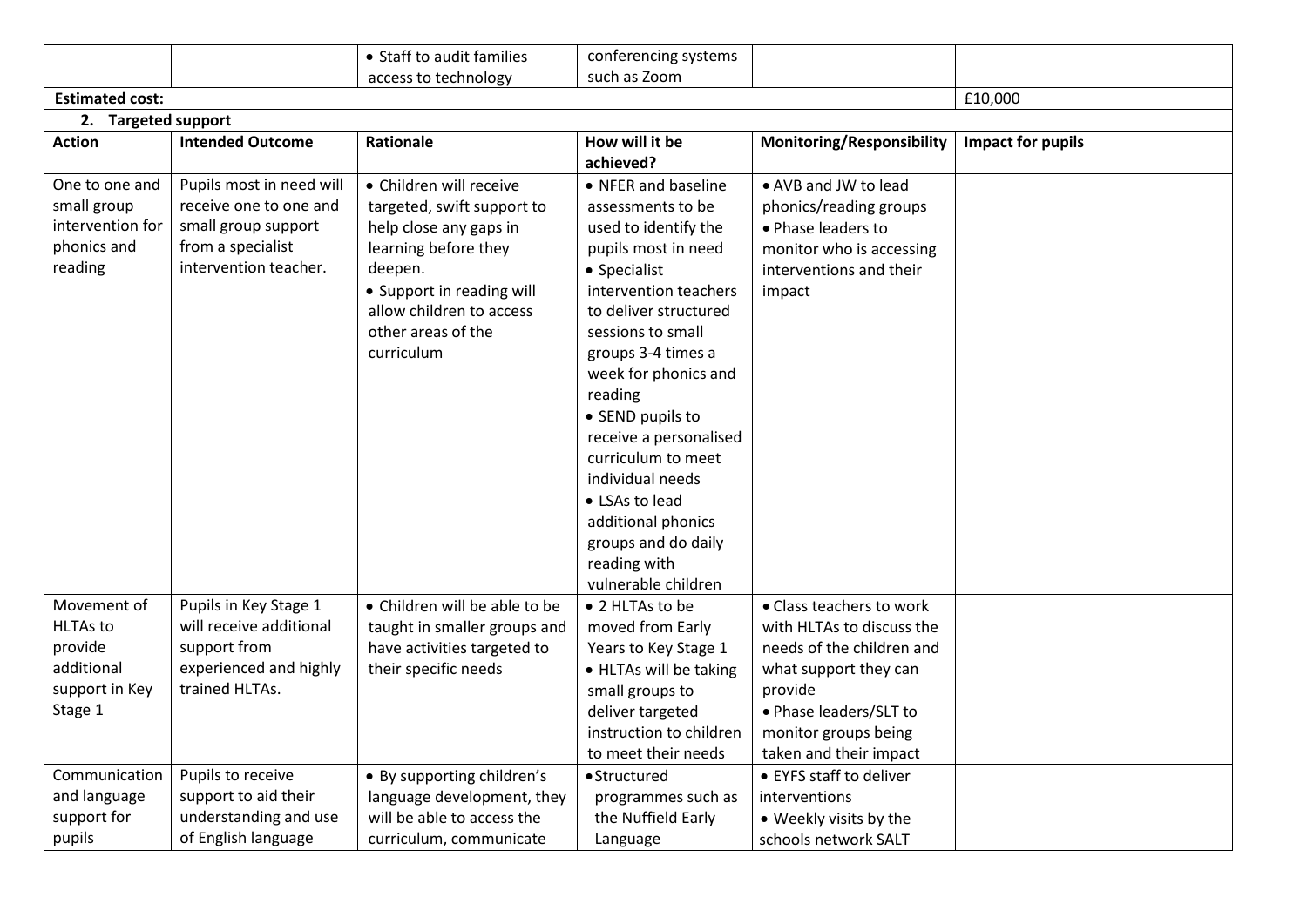|                        | with their peers and staff<br>and reduce any<br>anxiety/behavioural<br>problems caused by a<br>language barrier | Intervention and<br>WellComm<br>• Use of SALT service<br>• Teachers to plan a<br>language rich<br>environment indoors<br>and outdoors<br>• Staff to model high<br>quality interactions<br>with children | • KR to monitor provision<br>and staff interactions |         |
|------------------------|-----------------------------------------------------------------------------------------------------------------|---------------------------------------------------------------------------------------------------------------------------------------------------------------------------------------------------------|-----------------------------------------------------|---------|
| <b>Estimated cost:</b> |                                                                                                                 |                                                                                                                                                                                                         |                                                     | £20,000 |